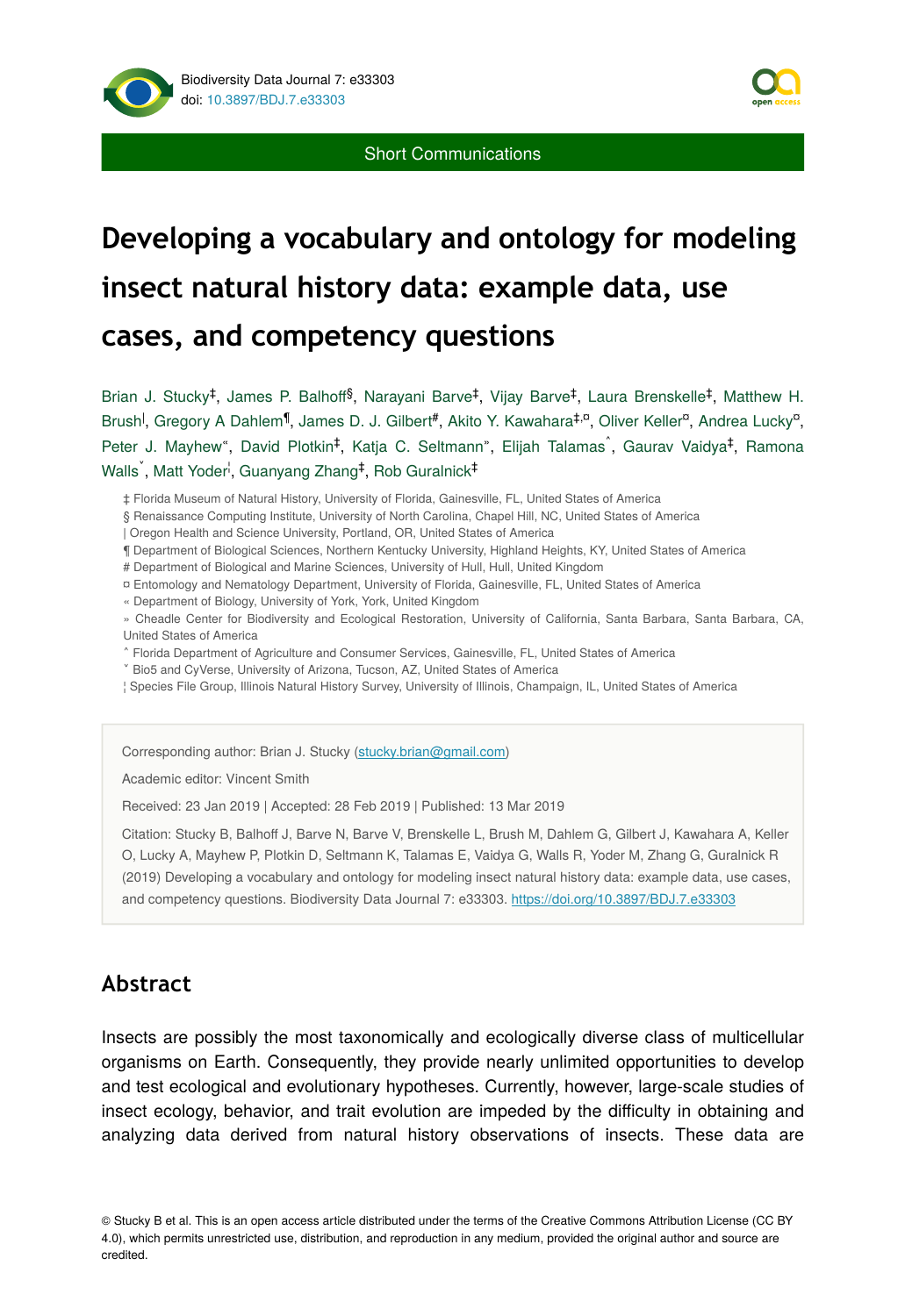typically highly heterogeneous and widely scattered among many sources, which makes developing robust information systems to aggregate and disseminate them a significant challenge. As a step towards this goal, we report initial results of a new effort to develop a standardized vocabulary and ontology for insect natural history data. In particular, we describe a new database of representative insect natural history data derived from multiple sources (but focused on data from specimens in biological collections), an analysis of the abstract conceptual areas required for a comprehensive ontology of insect natural history data, and a database of use cases and competency questions to guide the development of data systems for insect natural history data. We also discuss data modeling and technology-related challenges that must be overcome to implement robust integration of insect natural history data.

## **Keywords**

insects, natural history, biodiversity informatics, ontology, data modeling

## **Introduction**

Insects are possibly the most diverse class of multicellular organisms on Earth, not only in sheer number of species, but also in terms of ecological diversity (Grimaldi and Engel 2005, Larsen et al. 2017). For example, insects encompass just about every sort of trophic strategy known in animals, including herbivory, scavenging, predation, parasitism, and parasitoidism. In some cases, all of these strategies are found within a single taxonomic family (e.g., Disney 1994, Marshall 2012, Rainford and Mayhew 2015). Thus, insects present boundless opportunities to test hypotheses about the ecology and evolution of feeding behaviors, species interactions, habitat associations, and much more. Actually realizing this potential within a scientific study, however, is quite challenging because of the difficulty in obtaining, integrating, and analyzing suitable natural history data.

Currently, data about the natural history of insects are widely scattered among a multitude of sources, including labels on specimens in biological collections, specialized (and often obscure) publications, field notebooks, and taxon-specific databases. Thus, finding relevant natural history data for a given insect species can be a daunting task. Furthermore, insect natural history data are highly heterogeneous. For example, they commonly differ in observational methodology (e.g., observations in the field versus in the lab), observational detail (e.g., differences in temporal resolution or certainty of biotic associations), or in the terminology used by the observers. Aggregating these data so that they can be analyzed and disseminated efficiently, without information loss, is a major informatics challenge.

A critical step towards meeting this challenge is developing comprehensive standards to guide the design and implementation of data systems for aggregating insect natural history data. To support robust data integration, these standards need to include two major components: first, a well-defined vocabulary of natural history terms that is suitable for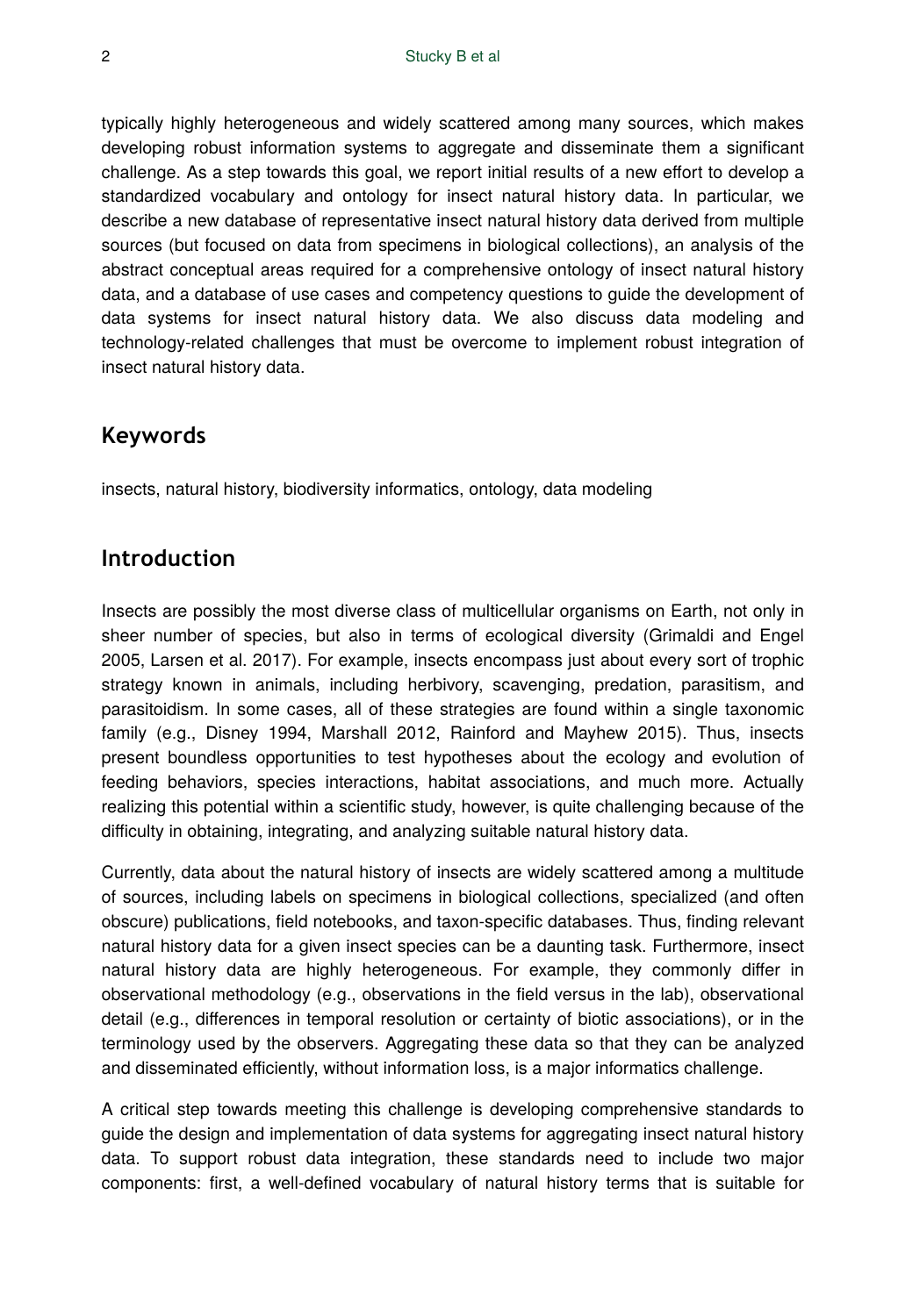recording natural history observations across all insect taxa and, second, an ontology that provides computable semantics for the vocabulary so that computers can understand how the terms in the vocabulary relate to one another (ontologies are described in the next section). Such data standards can have a major impact on large-scale biodiversity science, as exemplified by the success of the "Darwin Core" vocabulary for aggregating and exchanging species occurrence data (Wieczorek et al. 2012).

Here, we report initial results of a new effort to develop a standardized vocabulary and ontology for insect natural history data, an effort that was initiated at a three-day workshop, held at the University of Florida from 1 May to 1 June 2018, that convened entomologists, computer scientists, and data modelers. Although work on a draft ontology is still in progress, in this short communication we describe several key results of our work so far that are likely to be of broader interest, including an analysis of high-level ontology concept areas, a conceptually comprehensive database of example insect natural history data, and a database of ontology use cases and ontology competency questions.

To make this work tractable, we have mostly focused on natural history information from specimens in collections, with taxonomic scope limited to the five mega-diverse insect orders (Hemiptera, Coleoptera, Diptera, Lepidoptera, Hymenoptera), which include the vast majority of insect species and ecological diversity (Grimaldi and Engel 2005). We also excluded natural history information inferred from fossil material. There is considerable overlap in content between insect natural history data from specimen labels and from other sources (e.g., literature), so much of our work will be easily adaptable to information about other insect orders or information from sources other than specimen labels. Looking even further ahead, we anticipate that an ontology for insect natural history data could eventually serve as a foundation for developing a broader ontology for natural history data that also includes other groups of animals.

Before turning to discussion of our vocabulary and ontology development efforts, we recognize that many readers might have little experience with ontologies, so we briefly introduce ontologies and why they are important for integrating natural history data.

# **A (very) brief introduction to ontologies**

An *ontology*, as the term is used in computer and information science, is an explicit, precise, machine-interpretable conceptualization of some knowledge domain. Although we do not have space in this manuscript to provide a detailed introduction to ontologies, we will try to provide some intuition by way of a simple example. Suppose we have two natural history observations: observation 1 asserts that an individual of species *A* was a parasitoid of an individual of species *B* and observation 2 asserts that an individual of species *C* was a predator of species *B* (Fig. 1). Now, suppose we have a database that includes these two observations (and potentially many more), and we wish to query the database to find all of the species that are known to use species *B* as a food source.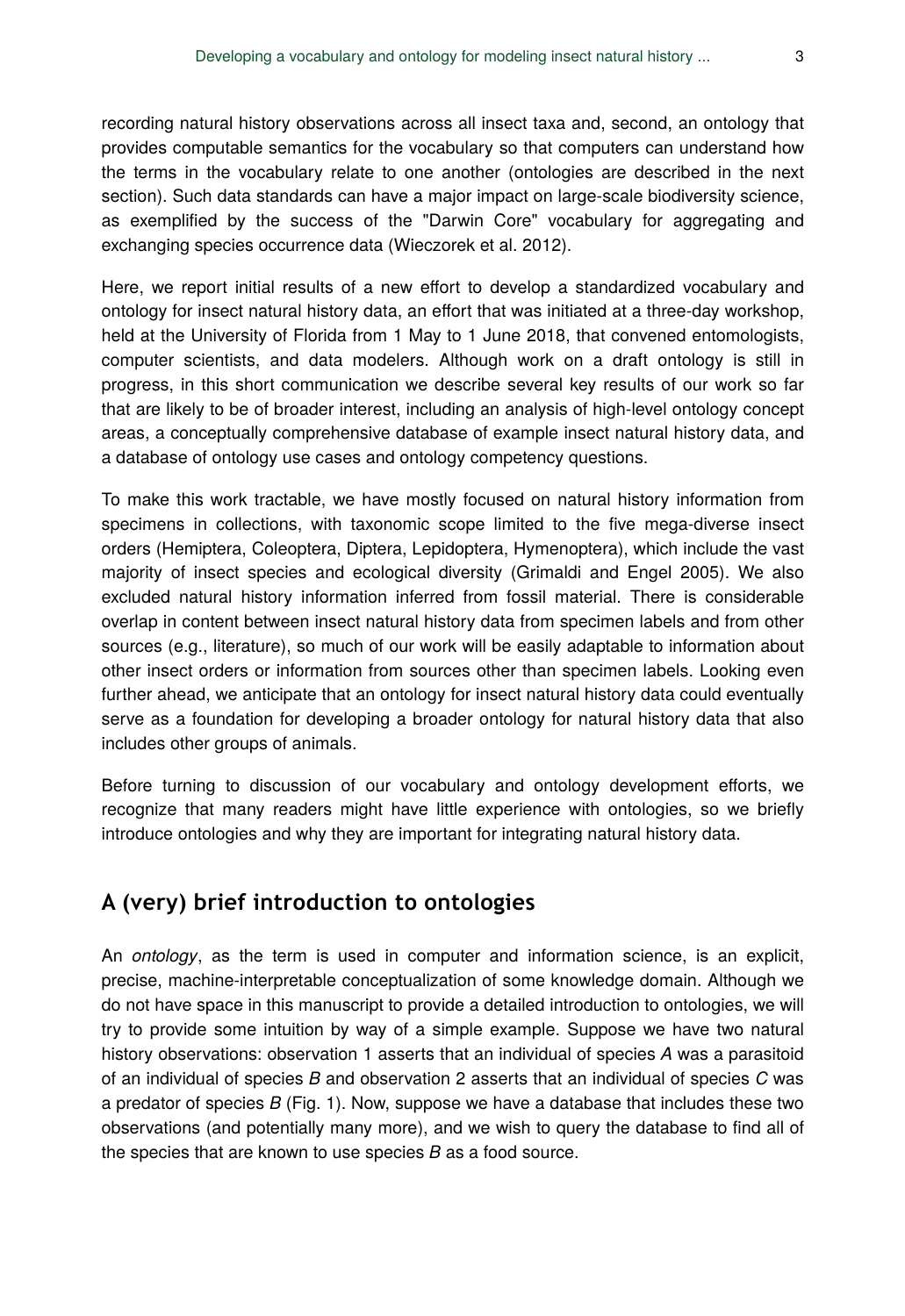

#### Figure 1. doi

Example natural history observations **A** and ontology axioms **B**. The axioms allow a computer to understand, for example, that if insect 01 is a "parasitoid of" insect 02, it is also true that insect\_01 "feeds on" insect\_02.

Given observations 1 and 2, a human biologist can easily infer that species *A* and *C* are both known to feed on species *B*, but a computer does not automatically understand that "parasitoid of" and "predator of" both imply trophic relationships. With an ontology, we can provide formal logic statements, called *axioms*, that allow a computer to make this inference. To continue with the example, we could write axioms that assert that the relationships "parasitoid of" and "predator of" are both special cases of a more general relationship called "feeds on" Fig. 1. Armed with this information, a computer could directly answer our question about which species use species *B* as a food source.

With only two observations and a few vocabulary terms, this might seem like a trivial accomplishment, but when we have hundreds, thousands, or even millions of heterogeneous natural history observations, with hundreds of logical relationships among the terms in a large vocabulary, ontologies make it possible to automate complex data integration and querying tasks that would be practically impossible for a human. Thus, ontologies are critical to any effort to develop robust systems for aggregating insect natural history data. Furthermore, although this brief discussion has focused on the value of ontologies for data aggregators and users, ontologies are also beneficial for data creators and providers because they provide a standardized vocabulary that, once adopted, makes an individual's or organization's data immediately interoperable with similar data from other sources. This, in turn, makes the data more likely to be used (and cited) by other researchers. For readers who wish to learn more about data modeling with ontologies, Allemang and Hendler (2011) provide a good introduction.

### **Development tasks, methods, and outcomes**

We now return to discussion of the ontology design and development work initiated at the workshop, which has been organized around four major tasks: 1) assembly of example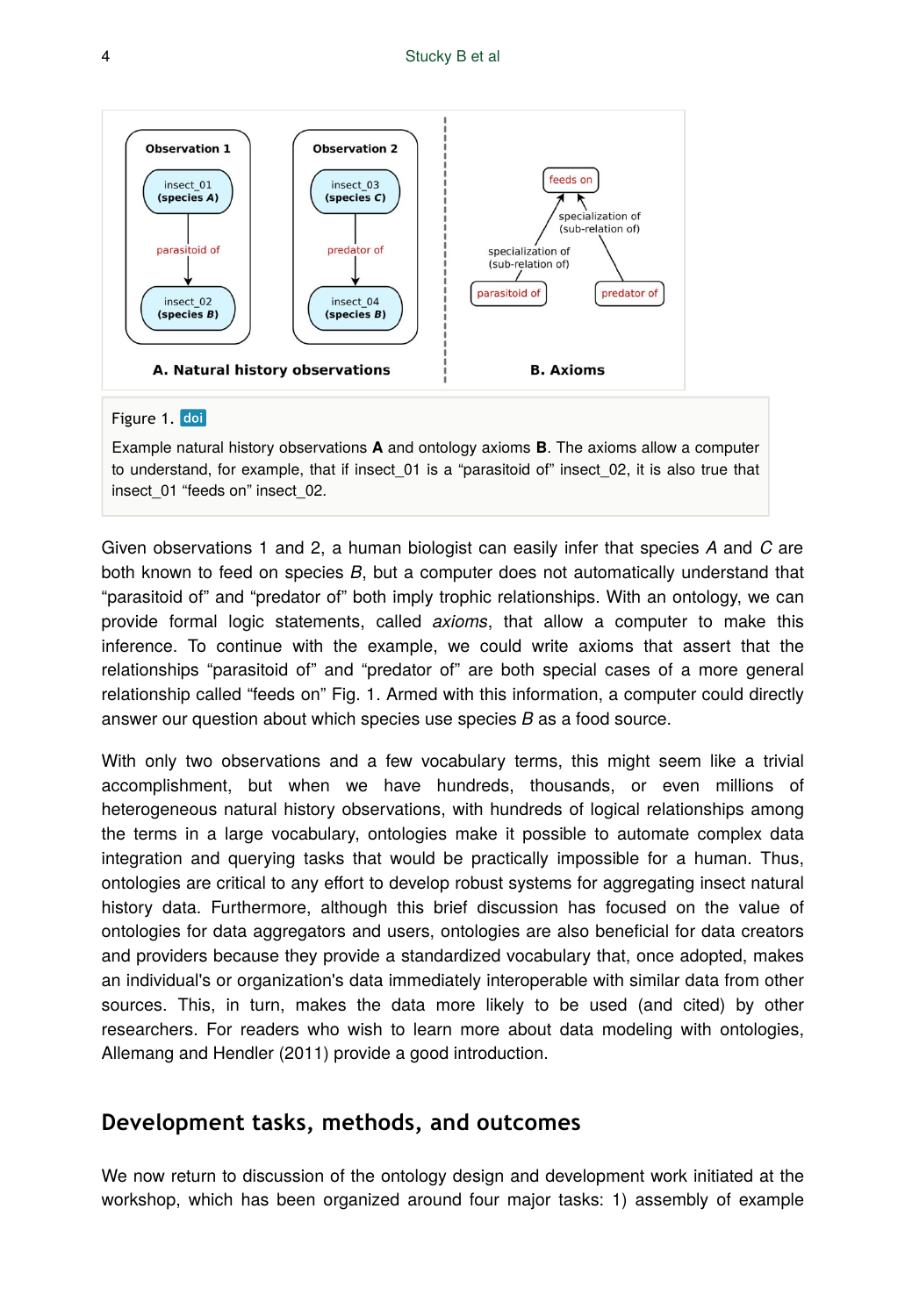data; 2) analysis of example data and ontology scoping; 3) high-level ontology design and concept identification; and 4) identifying use cases (and users) and authoring ontology competency questions. We briefly describe each of these tasks and present the results of our work so far.

#### **Assembly of example data**

Insect natural history is an extremely broad domain, which means that identifying an appropriate scope for a new data vocabulary and ontology is not a simple task. Our approach to this problem was to assemble example natural history data, drawn from real data sources, for each of the five major insect orders. This served two purposes. First, examining a well-drawn set of example data is a practical method for delimiting the scope of a new vocabulary and ontology, and second, a good example dataset also provides valuable test cases for use during vocabulary and ontology development.

To generate the example dataset, we worked in five small groups. Each group was assigned one of of the five major insect orders, and we ensured that each group included at least one entomologist with expertise in the assigned order. Then, each group gathered example natural history data for their insect order, with the goal of compiling a concise dataset that represented the various kinds of natural history information recorded on specimen labels for each major insect order. We attempted to capture both the breadth of biological information and the range of observational detail found in label data. Although we focused on information from insect specimen labels, we also included some data from literature sources and online databases such as iNaturalist [\(https://www.inaturalist.org\)](https://www.inaturalist.org/) and GloBI (Poelen et al. 2014). For data from specimen labels, we used specimens and labels with digital images available on iDigBio (Page et al. 2015) whenever possible. Example data we gathered at the workshop were supplemented by additional example data that a few participants gathered both prior to and after the workshop.

Our final dataset includes 189 natural history observations covering a wide range of concepts and observation types (see next section). We expect that this dataset will have value to other researchers as well, so we have included it with this manuscript as two supplemental files, with one file formatted as a PDF document (Suppl. material 1) and one file in tabular comma-separated values (CSV) format (Suppl. material 2). Both of these files are also available in a public git repository hosted on GitLab which provides the example data in other formats, too, including styled HTML, Markdown, and a SQLite database [\(http](https://gitlab.com/stuckyb/inhd_ontology/tree/master/example_data) [s://gitlab.com/stuckyb/inhd\\_ontology/tree/master/example\\_data](https://gitlab.com/stuckyb/inhd_ontology/tree/master/example_data)).

#### **Analysis of example data and ontology scoping**

After assembling the example data, we used them to delimit the high-level scope of the new vocabulary and ontology. Again working in small groups, we analyzed the kinds of information contained in the example data, with each group focusing on one of the five major insect orders. For each order, we summarized the kinds of biological information that were observed (e.g., various multi-organism interactions, developmental data) and the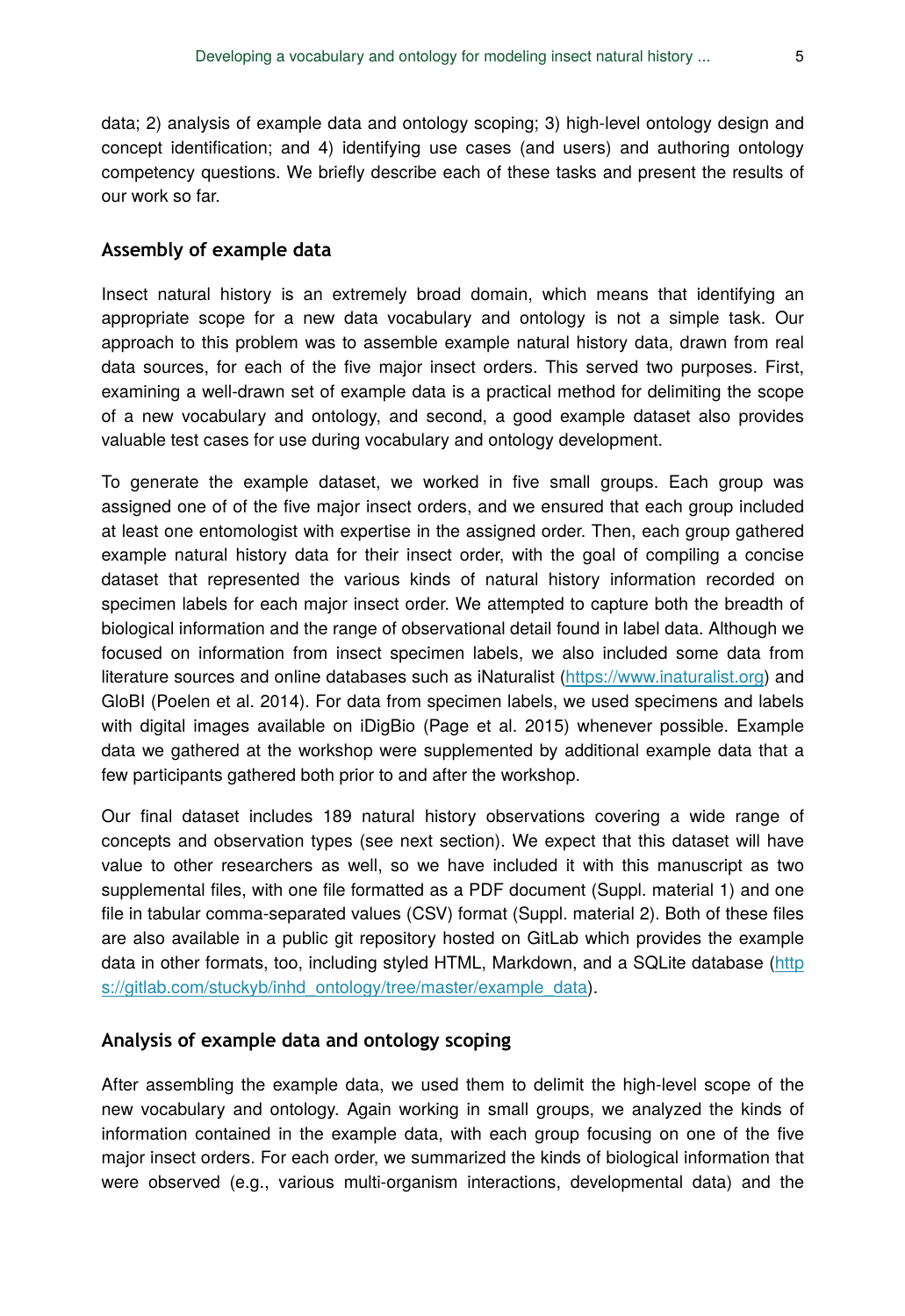ways in which the information was recorded (e.g., qualitative or quantitative). Then, we reconvened as a large group, each small group reported their findings, and we synthesized the results to arrive at a set of 10 high-level conceptual areas required for the final ontology (Table 1).

#### Table 1.

Ten top-level conceptual areas required for a comprehensive ontology of insect natural history data. "Relevant extant ontologies" are existing ontologies that provide at least partial coverage of the concepts in a given conceptual area. All of the ontologies mentioned here are part of the Open Biological and Biomedical Ontology (OBO) Foundry (Smith et al. 2007), a collection of interoperable ontologies that has been widely adopted in the biological sciences. Ontology references: **1.** Walls et al. (2018), **2.** Walls et al. (2014), **3.** Gene Ontology Consortium (2004), **4.** Ashburner et al. (2000), **5.** Smith et al. (2005), **6.** Gkoutos et al. (2012), **7.** Mungall et al. (2012), **8.** Buttigieg et al. (2016), **9.** Buttigieg et al. (2013), **10.** Ashburner and Schriml (2013), **11.** Dahdul et al. (2014).

| Conceptual area                            | <b>Description</b>                                                                                                                                                                                                                         | <b>Relevant extant</b><br>ontologies                                  |
|--------------------------------------------|--------------------------------------------------------------------------------------------------------------------------------------------------------------------------------------------------------------------------------------------|-----------------------------------------------------------------------|
| Observations and<br>observing<br>processes | Observations of insect natural history and the processes that<br>generate them, including information about the observers (whether<br>human or machine) and where and when observations are made.                                          | <b>Biological Collections</b><br>Ontology [1,2]                       |
| Relationships and<br>interactions          | Behaviors that involve interactions among organisms. Includes<br>pairwise interactions (e.g., mating or herbivory) and multi-way<br>interactions (e.g., cooperative colony defense or ants defending<br>aphids from a potential predator). | Gene Ontology [3,4],<br>Relations Ontology [5]                        |
| Single-organism<br>behaviors               | Behaviors that do not necessarily involve interactions with other<br>organisms (e.g., perching or locomotion).                                                                                                                             | Neurobehavior Ontology<br>[6]                                         |
| Ontogeny                                   | Developmental information (e.g., instar number or length of larval<br>stage).                                                                                                                                                              | Gene Ontology [3,4],<br>Uberon [7]                                    |
| Organism products<br>and traces            | Non-living objects or artifacts generated by insects (e.g., nests or<br>leaf mines).                                                                                                                                                       |                                                                       |
| Habitat, locality,<br>and substrates       | The physical context in which an organism is found, at all scales<br>(e.g., a geopolitical boundary or a specific microhabitat).                                                                                                           | <b>Environment Ontology</b><br>[8,9], GAZ [10]                        |
| Positional and<br>spatial information      | Information about the location of an organism relative to some<br>other object or reference point (e.g., underneath the bark of a log,<br>the south side of a rock).                                                                       | <b>Biological Spatial</b><br>Ontology [11], Relations<br>Ontology [5] |
| Weather and<br>climate                     | Information about weather conditions or climate (e.g., momentary<br>or long-term observations of temperature or precipitation) at any<br>spatial scale.                                                                                    |                                                                       |
| Collecting methods                         | The methods used to obtain specimens or individuals for<br>observation (e.g., sweep netting or pitfall trapping) and information<br>about how those methods are implemented.                                                               | <b>Biological Collections</b><br>Ontology [1,2]                       |
| Curation                                   | Information about how specimens or other artifacts are managed<br>(e.g., where they are housed and how they are preserved).                                                                                                                | <b>Biological Collections</b><br>Ontology [1,2]                       |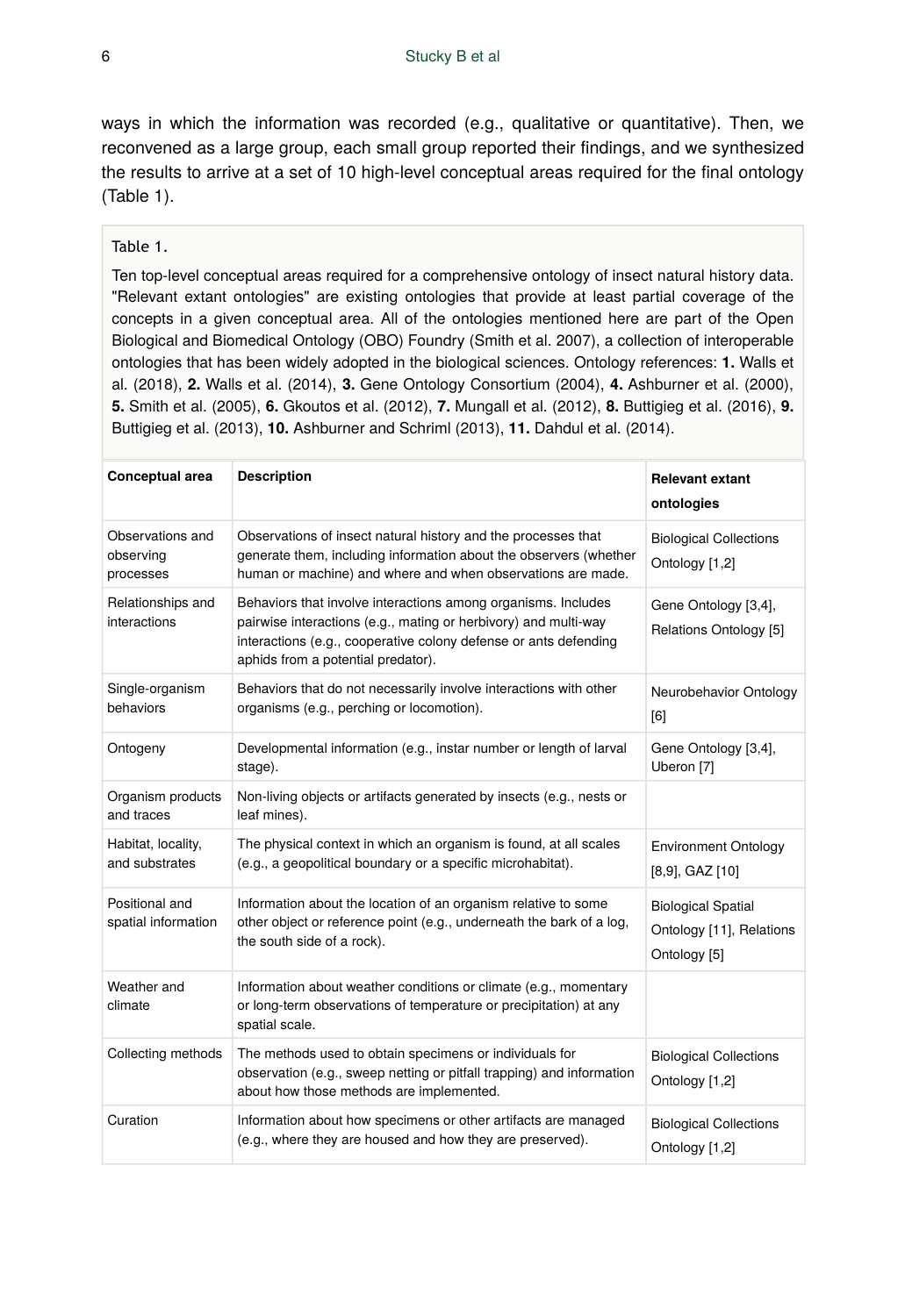Together, these conceptual areas cover virtually all of the kinds of information contained in the example data we assembled, and we therefore propose that an ontology that provides suitable coverage of all 10 of these areas will be sufficient for modeling nearly all insect natural history data from specimen labels as well as a substantial proportion of insect natural history data from other sources, including literature-based data. This conclusion is dependent, of course, on the extent to which our example data capture the conceptual breadth and depth of all available insect natural history information. Although we were not able to formally evaluate this, given the collective entomological expertise of the workshop participants (many of whom have years of experience examining specimens and labels from entomology collections around the world) and the effort spent compiling example data, we are confident that we at least came close to achieving this goal for natural history data from insect specimen labels.

We also note that several of these conceptual areas overlap with the domains of extant ontologies, and in Table 2, we list the ontologies that are most relevant to each conceptual area. To ensure broad compatibility, reusability, and extensibility, we plan to use existing ontological resources wherever possible and contribute (or suggest) new entities for extant ontologies, when appropriate.

#### **High-level ontology design and concept identification**

Of the 10 conceptual areas we identified (Table 1), we determined that observations and observing processes, relationships and interactions, and positional (spatial) information were the most critical for developing an immediately useful vocabulary and ontology. Our decision to prioritize these areas was based on three considerations. First, observations and observing processes underlie *all* insect natural history data and encompass the crucial "who", "when", and "where" information about such data. Second, relationships and interactions are of broad scientific interest because they provide the raw ecological information needed for a wide variety of research topics (e.g., understanding trophic relationships, discovering potential disease vectors, or predicting the consequences of ecosystem changes). Third, we found that positional or spatial information is often included on specimen labels and in literature-based natural history observations, and we therefore concluded that even a minimal data standard should be able to capture such information. After prioritizing these three conceptual areas, we again worked in groups to begin sketching out data models (Simsion 2007, Simsion and Witt 2005) and ontology design patterns (Gangemi 2005) for all three areas and to identify the entities (concepts) to include in each conceptual area.

This initial design work revealed several critical data modeling challenges, the thorniest of which is the problem of recording metadata about natural history observations that include interactions between organisms. Such observations are common in natural history data and include, for example, observations about feeding relationships, parasite/host relationships, courtship, and many more. As with any other natural history observation, it is important to be able to record metadata about interaction observations, such as who made the observations, when they occurred, and so on. Without plunging into too much technical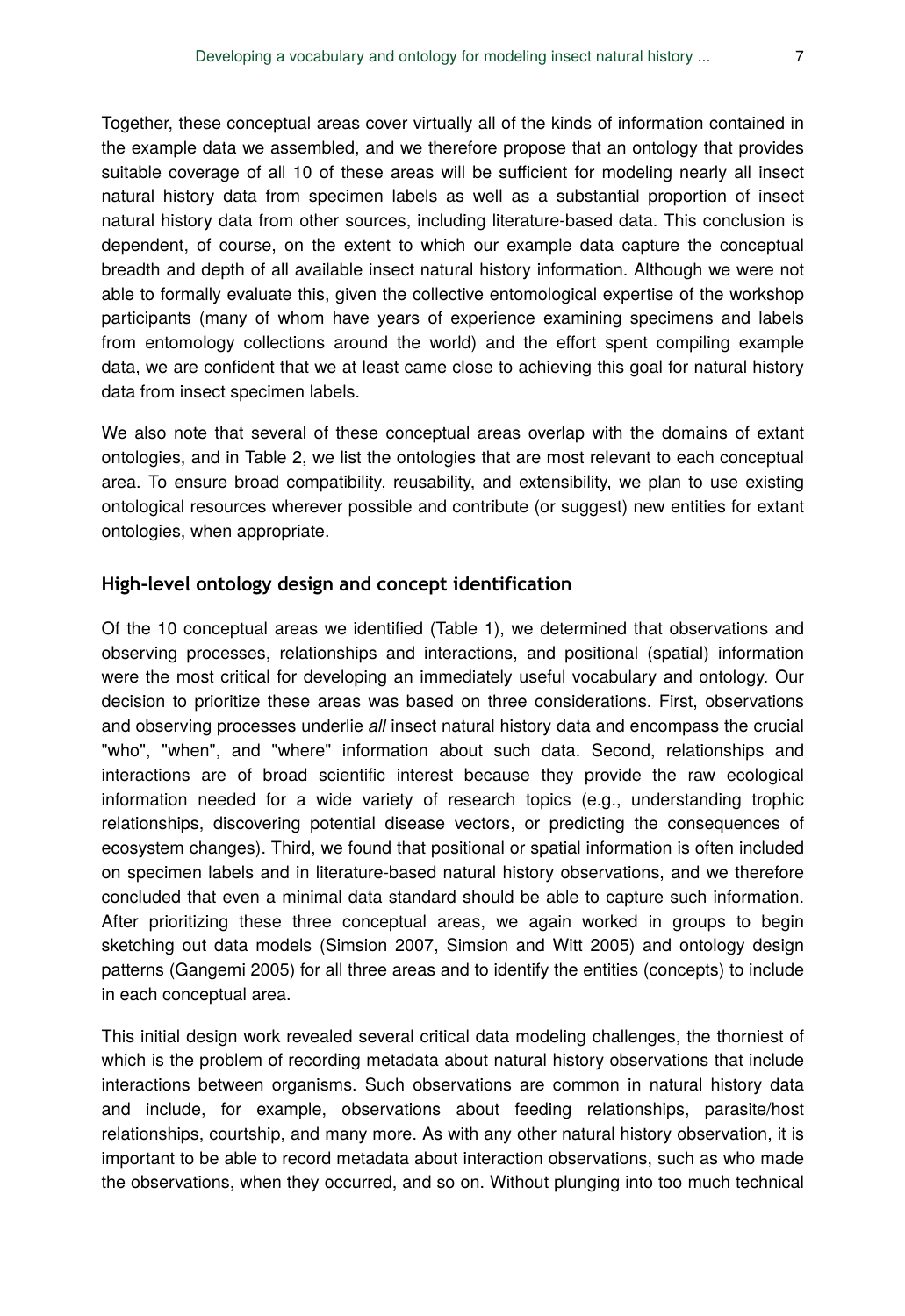detail, the central problem is that the technology most often used for implementing ontology-enabled data, the Resource Description Framework (RDF, Miller 2005), currently has poor support for expressing metadata about interactions or relationships (Hartig 2017). A number of workarounds have been proposed (e.g., Hartig 2017, Nguyen et al. 2014, Hernández et al. 2015), but most of them have undesirable consequences, such as artificially increasing database size, complicating query statements, or slowing query response times (Hartig 2017, Hernández et al. 2015). Our work on this is ongoing, and we are actively investigating several different implementation strategies.

A second important data modeling problem is the challenge of accurately capturing information about *what* organisms were observed, which means dealing with the myriad difficulties posed by the use of taxonomic names (Zermoglio et al. 2016, Hardisty et al. 2013, Remsen 2016, Pyle 2016, Patterson et al. 2016). These issues are especially severe when dealing with data about insects, simply because insects are so extraordinarily diverse: many species remain undescribed and specimens in collections are often not identified to species (indeed, for some diverse insect families, the *majority* of specimens in a collection might not be identified to species). Relatively frequent – and sometimes dramatic – taxonomic changes mean that the names used in publications and labels can quickly become inaccurate or obsolete. These issues are certainly not unique to insect natural history data, and we have not attempted to add to the substantial work already done in this area (e.g., Franz et al. 2017, Franz and Peet 2009, Hardisty et al. 2013, Pyle 2016). For now, though, taxonomic integration remains a major challenge for virtually all biodiversity-related data aggregation efforts, and insect natural history data are no exception.

#### **Identifying use cases and authoring ontology competency questions**

The last major task of our preliminary design and development work was drafting detailed ontology competency questions and identifying potential users and user cases. Ontology competency questions (OCQs, Grüninger and Fox 1995, Ren et al. 2014) provide a means for testing an ontology by providing specific queries that an ontology (along with an associated database) ought to be able to answer. In other words, OCQs specify how an ontology will be used to ask questions of real data. Thus, writing OCQs goes hand-in-hand with determining an ontology's users and use cases. To give a couple of examples, OCQs for an ontology of insect natural history data might include, "On what substrates does species *A* lay its eggs?" or "Has species *B* been collected at artificial lights?"

To identify use cases and develop OCQs, we divided into three groups on the last day of the workshop, with each group working independently and recording their results. After the workshop, one of us (BJS) synthesied the results of each group's efforts into a single, comprehensive set of use cases and OCQs. The use cases we identified cover seven main user groups or domains:

- 1. Entomology (e.g., insect collecting and rearing, forensic entomology).
- 2. Taxonomy and systematics (e.g., field guides, systematic revisions).
- 3. Ecology and evolutionary biology (e.g., disease ecology, comparative studies).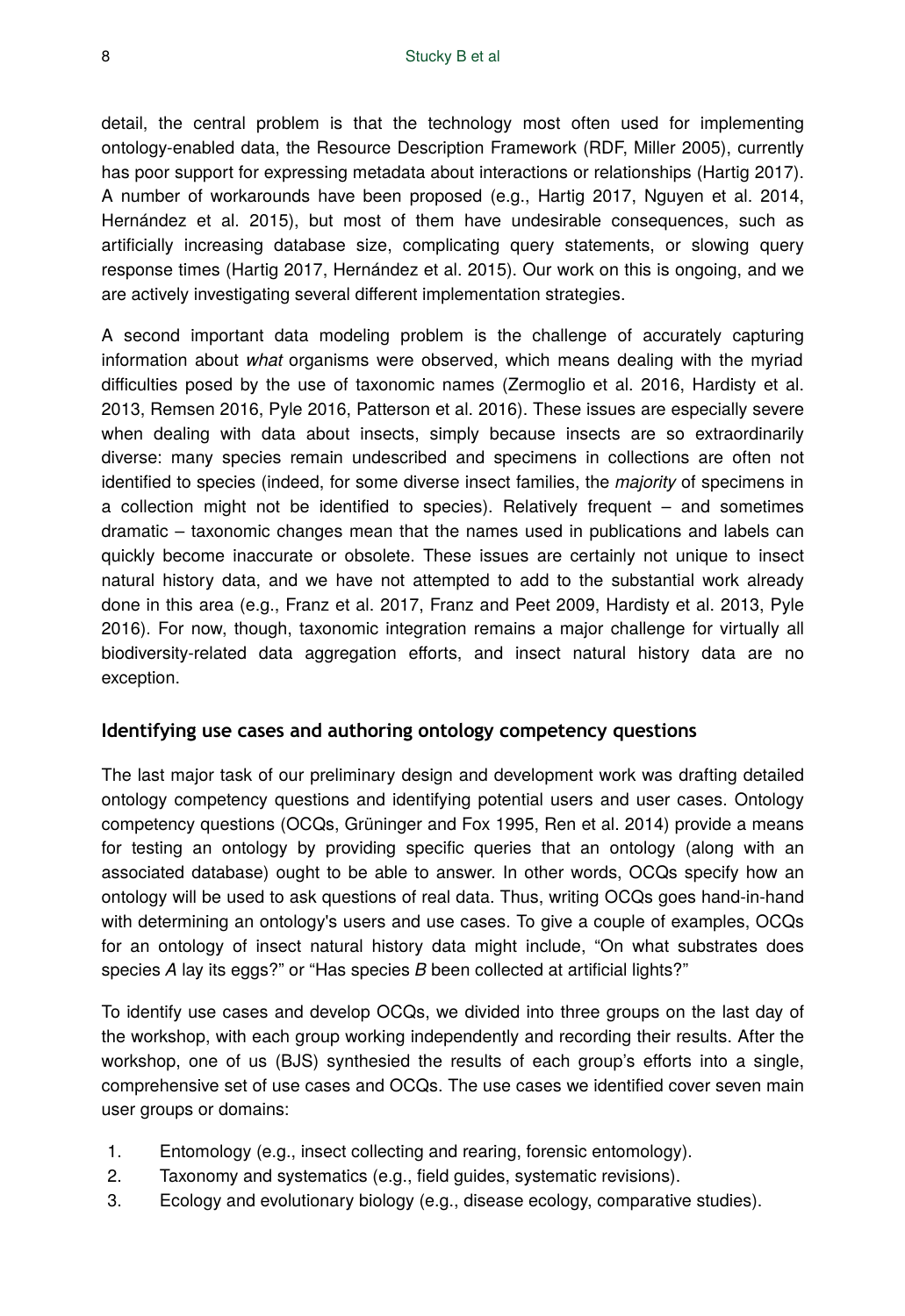- 4. Conservation biology and natural resource management (e.g., ecological restoration, environmental monitoring).
- 5. Agriculture and forestry (e.g., identifying potential pest insects, identifying potential disease vectors).
- 6. Education (e.g., classroom education, public outreach).
- 7. The general public (e.g., researching garden pests and control agents, hobby insect collecting).

The full sets of use cases and OCQs are too large to report in the main text, so we instead provide them in Suppl. material 3. The use cases and OCQs are also available in a public git repository on GitLab, which includes a SQLite database of use cases and OCQs along with example queries [\(https://gitlab.com/stuckyb/inhd\\_ontology/tree/master/OCQs\)](https://gitlab.com/stuckyb/inhd_ontology/tree/master/OCQs).

# **Conclusions**

With the work and results reported in this paper, we have laid a foundation for ongoing efforts to design, develop, and implement a robust vocabulary and ontology for modeling insect natural history data. Our next immediate goals are to identify the best solution for dealing with the problem of interactions metadata, discussed above, and to produce and release a draft ontology implementation for public review. We welcome additional participants in these efforts; readers who would like to be involved should contact the corresponding author (BJS). In the meantime, we hope that the foundational work reported in this paper, including the comprehensive example dataset and OCQs, will prove useful to other researchers interested in the informatics challenges surrounding insect natural history data.

# **Acknowledgements**

This work was supported by the National Science Foundation Postdoctoral Research Fellowship in Biology under grant no. 1612335 to BJS, a University of Florida Informatics Institute fellowship to BJS, and by an iDigBio (NSF DBI-1547229) workshop grant. We thank C. Bester, K. Love, and other iDigBio personnel who helped coordinate workshop logistics. We also thank four reviewers for their helpful and insightful comments. Publication of this article was funded by the University of Florida Open Access Publishing Fund.

# **References**

• Allemang D, Hendler JA (2011) Semantic Web for the Working Ontologist: Effective Modeling in Rdfs and Owl. 2nd Edition. Morgan Kaufmann/Elsevier, Waltham, MA, USA, 354 pp. [ISBN 978-0-12-385965-5] [https://doi.org/10.1016/](https://doi.org/10.1016/B978-0-12-385965-5.10016-0) [B978-0-12-385965-5.10016-0](https://doi.org/10.1016/B978-0-12-385965-5.10016-0)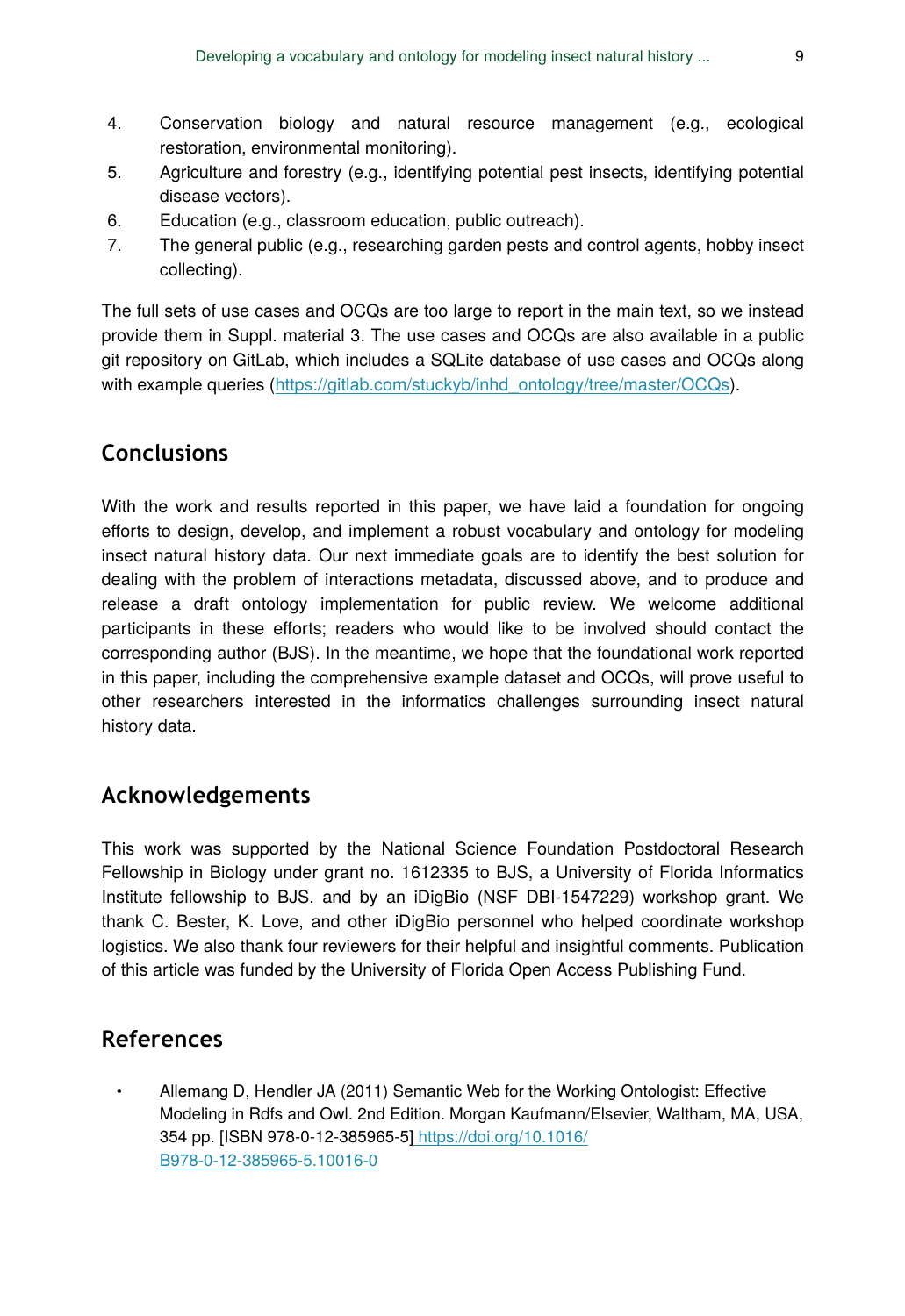- Ashburner M, Ball C, Blake J, Botstein D, Butler H, Cherry JM, Davis A, Dolinski K, Dwight S, Eppig J, Harris M, Hill D, Issel-Tarver L, Kasarskis A, Lewis S, Matese J, Richardson J, Ringwald M, Rubin G, Sherlock G (2000) Gene Ontology: tool for the unification of biology. Nature Genetics 25 (1): 25‑29. <https://doi.org/10.1038/75556>
- Ashburner M, Schriml L (2013) GAZ: An open source gazetteer constructed on ontological principles. URL:<http://environmentontology.github.io/gaz/>
- Buttigieg P, Morrison N, Smith B, Mungall CJ, Lewis SE, Consortium tE (2013) The environment ontology: contextualising biological and biomedical entities. Journal of Biomedical Semantics 4 (1): 43. <https://doi.org/10.1186/2041-1480-4-43>
- Buttigieg PL, Pafilis E, Lewis S, Schildhauer M, Walls R, Mungall C (2016) The environment ontology in 2016: Bridging domains with increased scope, semantic density, and interoperation. Journal of Biomedical Semantics 7 (1). [https://](https://doi.org/10.1186/s13326-016-0097-6) [doi.org/10.1186/s13326-016-0097-6](https://doi.org/10.1186/s13326-016-0097-6)
- Dahdul WM, Cui H, Mabee PM, Mungall CJ, Osumi-Sutherland D, Walls RL, Haendel MA (2014) Nose to tail, roots to shoots: spatial descriptors for phenotypic diversity in the Biological Spatial Ontology. Journal of Biomedical Semantics 5 (1): 34. [https://](https://doi.org/10.1186/2041-1480-5-34) [doi.org/10.1186/2041-1480-5-34](https://doi.org/10.1186/2041-1480-5-34)
- Disney RHL (1994) Scuttle Flies: The Phoridae . Springer, Dordrecht, Netherlands, 467 pp[. https://doi.org/10.1007/978-94-011-1288-8](https://doi.org/10.1007/978-94-011-1288-8)
- Franz N, Zhang C, Lee J (2017) A logic approach to modelling nomenclatural change. Cladistics 34 (3): 336‑357. <https://doi.org/10.1111/cla.12201>
- Franz NM, Peet RK (2009) Perspectives: Towards a language for mapping relationships among taxonomic concepts. Systematics and Biodiversity 7 (1): 5-20. [https://](https://doi.org/10.1017/s147720000800282x) [doi.org/10.1017/s147720000800282x](https://doi.org/10.1017/s147720000800282x)
- Gangemi A (2005) Ontology design patterns for semantic web content. The Semantic Web – ISWC 2005. Lecture Notes in Computer Science. Vol. 3729. Springer, Berlin, Heidelberg[. https://doi.org/10.1007/11574620\\_21](https://doi.org/10.1007/11574620_21)
- Gene Ontology Consortium (2004) The Gene Ontology (GO) database and informatics resource. Nucleic Acids Research 32 (90001): 258D‑261. [https://doi.org/10.1093/nar/](https://doi.org/10.1093/nar/gkh036) [gkh036](https://doi.org/10.1093/nar/gkh036)
- Gkoutos G, Schofield P, Hoehndorf R (2012) The Neurobehavior Ontology. In: Chesler E, Haendel M (Eds) International Review of Neurobiology: Bioinformatics of Behavior: Part 1.<https://doi.org/10.1016/b978-0-12-388408-4.00004-6>
- Grimaldi DA, Engel MS (2005) Evolution of the Insects. Cambridge University Press, Cambridge & New York, 755 pp. [ISBN 978-0-521-82149-0[\] https://](https://doi.org/10.1163/187631205794761021) [doi.org/10.1163/187631205794761021](https://doi.org/10.1163/187631205794761021)
- Grüninger M, Fox MS (1995) The role of competency questions in enterprise engineering. In: Rolstadås A (Ed.) Benchmarking — Theory and Practice. IFIP Advances in Information and Communication Technology. Springer, Boston, MA[. https://](https://doi.org/10.1007/978-0-387-34847-6_3) [doi.org/10.1007/978-0-387-34847-6\\_3](https://doi.org/10.1007/978-0-387-34847-6_3)
- Hardisty A, Roberts D, community Tbi (2013) A decadal view of biodiversity informatics: challenges and priorities. BMC Ecology 13 (1): 16. [https://](https://doi.org/10.1186/1472-6785-13-16) [doi.org/10.1186/1472-6785-13-16](https://doi.org/10.1186/1472-6785-13-16)
- Hartig O (2017) Foundations of RDF and SPARQL: An alternative approach to statement-level metadata in RDF. CEUR Workshop Proceedings 1912 URL: [http://ceur](http://ceur-ws.org/Vol-1912/paper12.pdf)[ws.org/Vol-1912/paper12.pdf](http://ceur-ws.org/Vol-1912/paper12.pdf)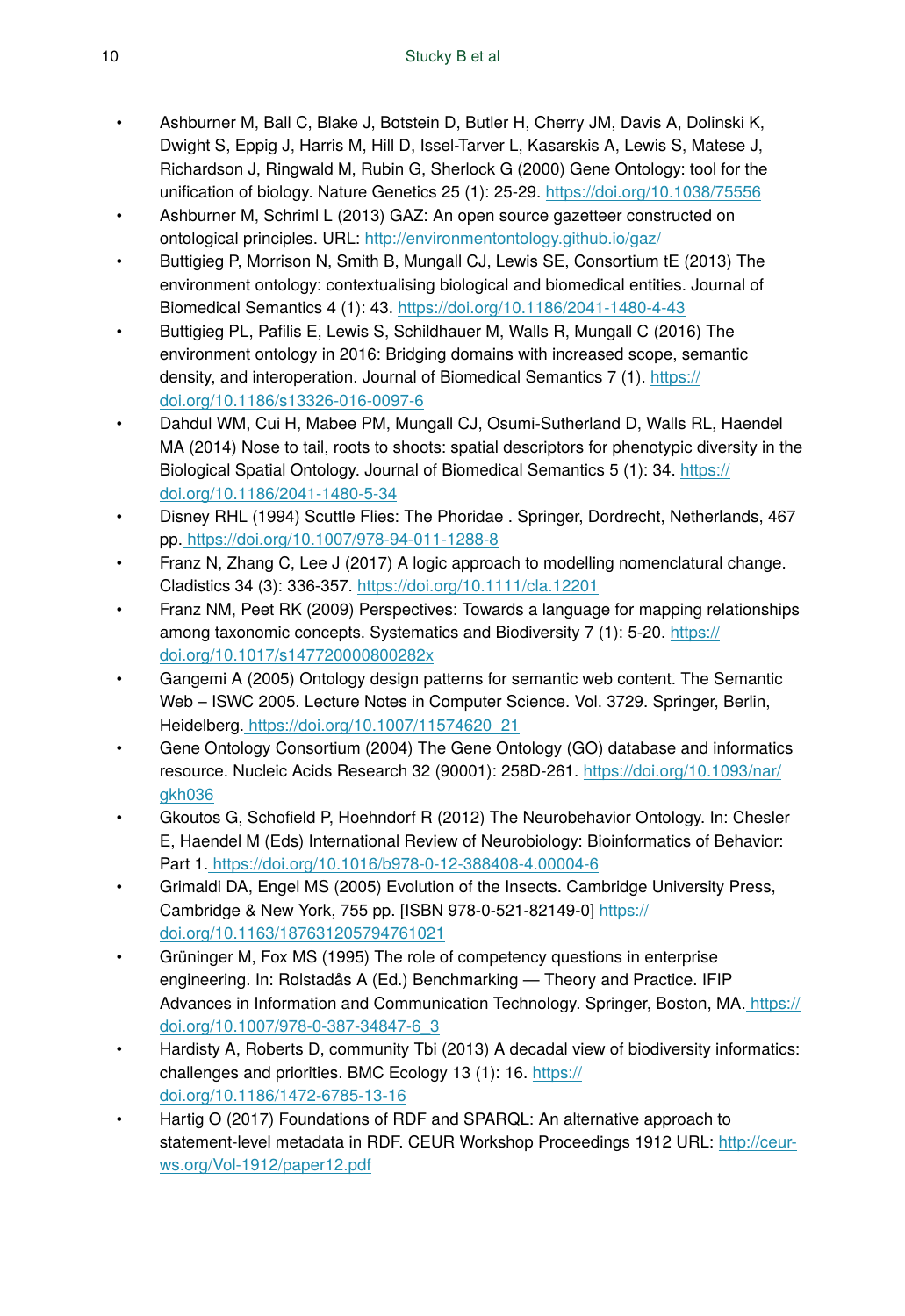- Hernández D, Hogan A, Krötzsch M (2015) Reifying rdf: what works well with Wikidata? CEUR Workshop Proceedings 1457: 32‑47. <https://doi.org/10.1145/2566486.2567973>
- Larsen BB, Miller EC, Rhodes MK, Wiens JJ (2017) Inordinate fondness multiplied and redistributed: The number of species on Earth and the new pie of life. The Quarterly Review of Biology 92 (3): 229‑265. <https://doi.org/10.1086/693564>
- Marshall SA (2012) Flies: The Natural History & Diversity of Diptera . Firefly Books, Richmond Hill, Ont., Canada & Buffalo, NY, USA, 616 pp. [ISBN 978-1-77085-100-9]
- Miller E (2005) An introduction to the Resource Description Framework. Bulletin of the American Society for Information Science and Technology 25 (1): 15-19. [https://](https://doi.org/10.1002/bult.105) [doi.org/10.1002/bult.105](https://doi.org/10.1002/bult.105)
- Mungall CJ, Torniai C, Gkoutos GV, Lewis SE, Haendel MA (2012) Uberon, an integrative multi-species anatomy ontology. Genome Biology 13 (1): R5. [https://](https://doi.org/10.1186/gb-2012-13-1-r5) [doi.org/10.1186/gb-2012-13-1-r5](https://doi.org/10.1186/gb-2012-13-1-r5)
- Nguyen V, Bodenreider O, Sheth A (2014) Don't like RDF reification?: Making statements about statements using singleton property. Proceedings of the 23rd international conference on World Wide Web - WWW '14. 759-770 pp[. https://](https://doi.org/10.1145/2566486.2567973) [doi.org/10.1145/2566486.2567973](https://doi.org/10.1145/2566486.2567973)
- Page L, MacFadden B, Fortes J, Soltis P, Riccardi G (2015) Digitization of biodiversity collections reveals biggest data on biodiversity. BioScience 65 (9): 841-842. [https://](https://doi.org/10.1093/biosci/biv104) [doi.org/10.1093/biosci/biv104](https://doi.org/10.1093/biosci/biv104)
- Patterson D, Mozzherin D, Shorthouse D, Thessen A (2016) Challenges with using names to link digital biodiversity information. Biodiversity Data Journal 4: e8080. [https://](https://doi.org/10.3897/bdj.4.e8080) [doi.org/10.3897/bdj.4.e8080](https://doi.org/10.3897/bdj.4.e8080)
- Poelen J, Simons J, Mungall C (2014) Global biotic interactions: An open infrastructure to share and analyze species-interaction datasets. Ecological Informatics 24: 148‑159. <https://doi.org/10.1016/j.ecoinf.2014.08.005>
- Pyle R (2016) Towards a Global Names Architecture: The future of indexing scientific names. ZooKeys 550: 261‑281. <https://doi.org/10.3897/zookeys.550.10009>
- Rainford JL, Mayhew PJ (2015) Diet evolution and clade richness in Hexapoda: A phylogenetic study of higher taxa. The American Naturalist 186 (6): 777-791. [https://](https://doi.org/10.1086/683461) [doi.org/10.1086/683461](https://doi.org/10.1086/683461)
- Remsen D (2016) The use and limits of scientific names in biological informatics. ZooKeys 550: 207‑223.<https://doi.org/10.3897/zookeys.550.9546>
- Ren Y, Parvizi A, Mellish C, Pan JZ, Deemter Kv, Stevens R (2014) Towards competency question-driven ontology authoring. The Semantic Web: Trends and Challenges. ESWC 2014. Lecture Notes in Computer Science. Vol. 8465. Springer, Cham. [https://doi.org/10.1007/978-3-319-07443-6\\_50](https://doi.org/10.1007/978-3-319-07443-6_50)
- Simsion G (2007) Data Modeling: Theory and Practice. Technics Publications, Bradley Beach, NJ.
- Simsion GC, Witt GC (2005) Data Modeling Essentials. 3rd Edition. Morgan Kaufmann Publishers, Amsterdam & Boston.
- Smith B, Ceusters W, Klagges B, Köhler J, Kumar A, Lomax J, Mungall C, Neuhaus F, Rector AL, Rosse C (2005) Relations in biomedical ontologies. Genome Biology 6 (5): R46.1‑R46.15.<https://doi.org/10.1186/gb-2005-6-5-r46>
- Smith B, Ashburner M, Rosse C, Bard J, Bug W, Ceusters W, Goldberg LJ, Eilbeck K, Ireland A, Consortium TO, Mungall CJ, Leontis N, Rocca-Serra P, Ruttenberg A, Sansone S, Scheuermann RH, Shah N, Whetzel PL, Lewis S (2007) The OBO Foundry: